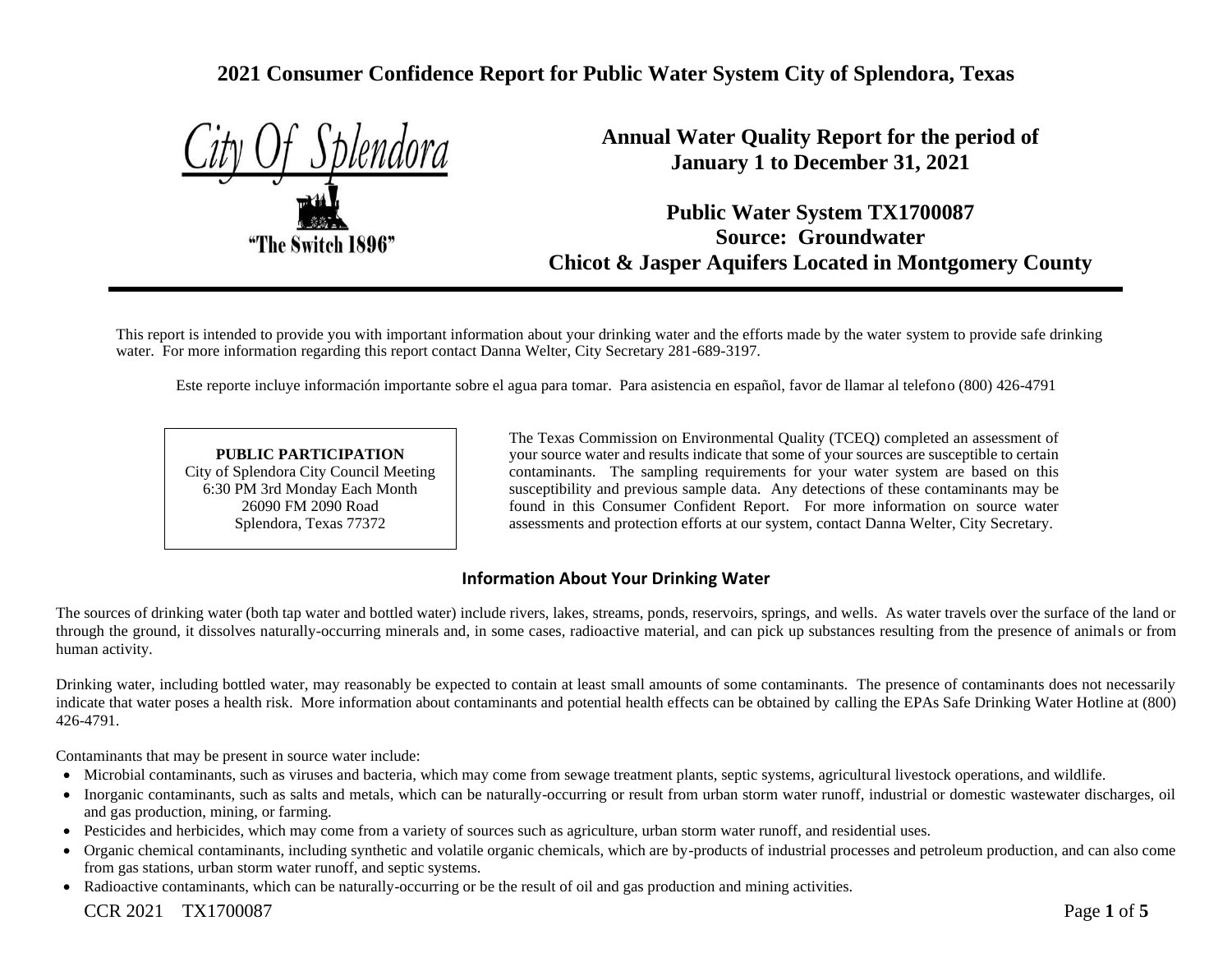In order to ensure that tap water is safe to drink, EPA prescribes regulations which limit the amount of certain contaminants in water provided by public water systems. FDA regulations establish limits for contaminants in bottled water which must provide the same protection for public health.

Contaminants may be found in drinking water that may cause taste, color, or odor problems. These types of problems are not necessarily causes for health concerns. For more information on taste, odor, or color of drinking water, please contact the system's business office.

You may be more vulnerable than the general population to certain microbial contaminants, such as Cryptosporidium, in drinking water. Infants, some elderly, or immunocompromised persons such as those undergoing chemotherapy for cancer; persons who have undergone organ transplants; those who are undergoing treatment with steroids; and people with HIV/AIDS or other immune system disorders, can be particularly at risk from infections. You should seek advice about drinking water from your physician or health care providers. Additional guidelines on appropriate means to lessen the risk of infection by Cryptosporidium are available from the Safe Drinking Water Hotline (800-426-4791).

If present, elevated levels of lead can cause serious health problems, especially for pregnant women and young children. Lead in drinking water is primarily from materials and components associated with service lines and home plumbing. We are responsible for providing high quality drinking water, but we cannot control the variety of materials used in plumbing components. When your water has been sitting for several hours, you can minimize the potential for lead exposure by flushing your tap for 30 seconds to 2 minutes before using water for drinking or cooking. If you are concerned about lead in your water, you may wish to have your water tested. Information on lead in drinking water, testing methods, and steps you can take to minimize exposure is available from the Safe Drinking Water Hotline or at http://www.epa.gov/safewater/lead.

#### **Information About Source Water**

The TCEQ completed an assessment of your source water and results indicated that some if your sources are susceptible to certain contaminants. The sampling requirements for your water system are based on this susceptibility and previous sample data. Any detection of these contaminants may be found in this Consumer Confidence Report. For more information on source water assessments and protection efforts at our system, contact Danna Welter, City Secretary 281-689-3197.

Source Water Assessment URL: <http://www.tceq.texas.gov/gis/swaview>Drinking Water Watch URL: [http://dww2.tceq.texas.gov/DWW/](http://dww2.tceq.texas.gov/DWW)

#### **2021 Regulated Contaminants Detected**

#### **Coliform Bacteria**

| <b>Maximum</b>      | <b>Total Coliform</b> |                 | <b>Fecal Coliform or E. Coli</b> |                                      |                  |                         |
|---------------------|-----------------------|-----------------|----------------------------------|--------------------------------------|------------------|-------------------------|
| C <b>ontaminant</b> | <b>Maximum</b>        | Highest No. of  | <b>Maximum Contaminant</b>       | <b>Total No. of Positive E. Coli</b> | <b>Violation</b> | <b>Likely Source of</b> |
| <b>Level Goal</b>   | Contaminant Level .   | <b>Positive</b> | Level                            | or Fecal Coliform Samples            |                  | Contamination           |
|                     | Positive Monthly      |                 |                                  |                                      |                  | Naturally present in    |
|                     | Sample                |                 |                                  |                                      |                  | the environmental.      |
|                     |                       |                 |                                  |                                      |                  |                         |

#### **Lead and Copper**

| <b>Metal</b>                         | Date<br><b>Sampled</b> | MCLG | <b>Action Level</b><br>(AL) | 90 <sup>th</sup><br>Percentile | # Sites<br>Over<br>AL | <b>Units</b> | <b>Violation</b> | <b>Likely Source of Contamination</b>                                                                      |
|--------------------------------------|------------------------|------|-----------------------------|--------------------------------|-----------------------|--------------|------------------|------------------------------------------------------------------------------------------------------------|
| $\mathop{\mathcal{L}\mathrm{opper}}$ | 2021                   |      | ر. .                        | 0.115                          |                       | ppm          |                  | Erosion of natural deposits; Leaching from wood<br>preservatives; Corrosion of household plumbing systems. |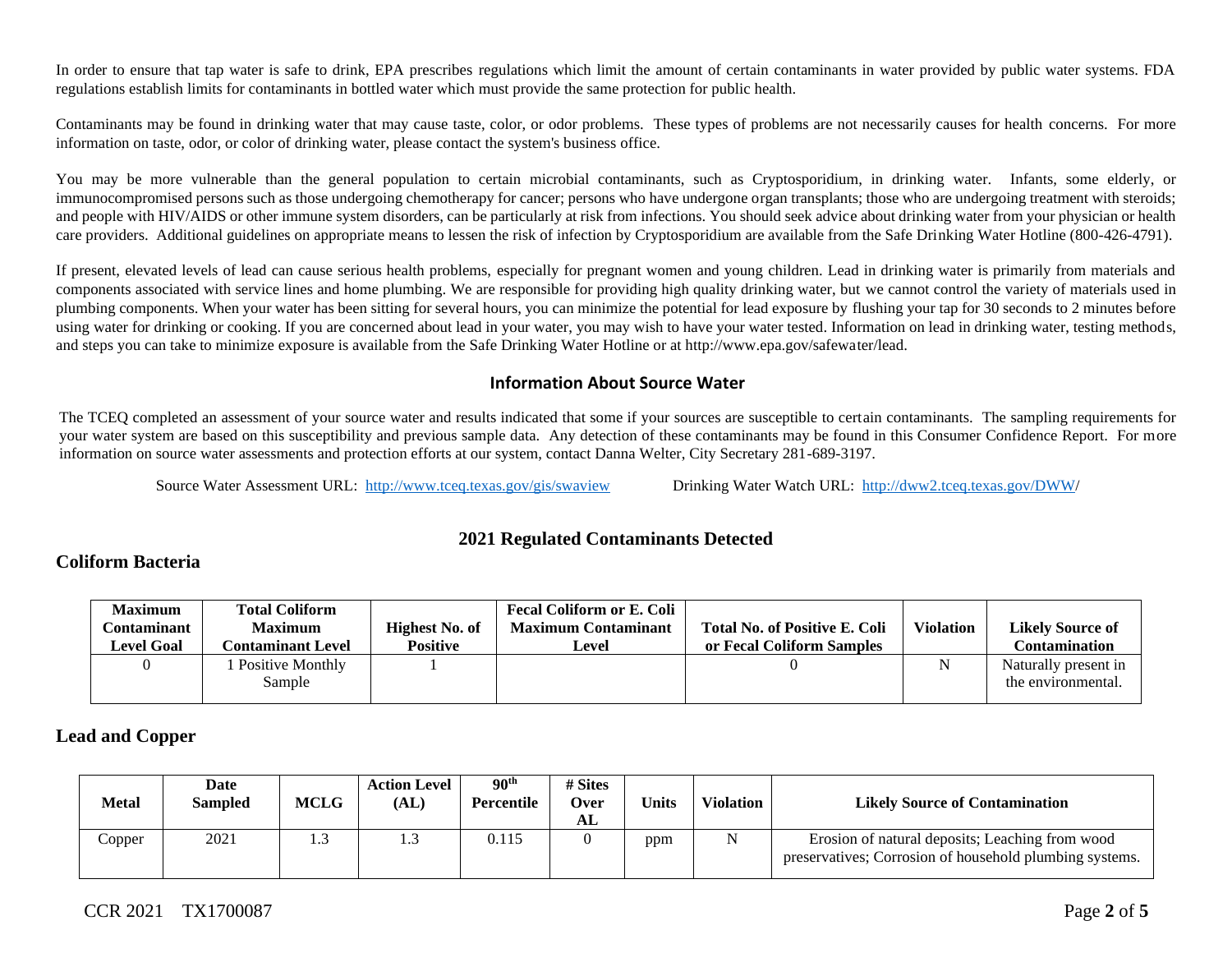# **2021 Water Quality Test Results**

| Inorganic<br>Contaminants         | <b>Collection</b><br>Date | <b>Highest Level</b><br><b>Detected</b> | <b>Range of Individual</b><br><b>Samples</b> | <b>MCLG</b> | MCL | <b>Units</b> | <b>Violation</b> | <b>Likely Source of Contamination</b>                                                           |
|-----------------------------------|---------------------------|-----------------------------------------|----------------------------------------------|-------------|-----|--------------|------------------|-------------------------------------------------------------------------------------------------|
| Barium                            | 2021                      | 0.124                                   | $0.124 - 0.124$                              |             |     | ppm          | N                | Discharge of drilling wastes; Discharge from metal<br>refineries; Erosion of natural deposits.  |
| Nitrate (measured<br>as Nitrogen) | 2021                      | 0.07                                    | $0 - 0.07$                                   | 10          | 10  | ppm          | N                | Runoff from fertilizer use; Leaching from septic tanks,<br>sewage, Erosion of natural deposits. |

| Radioactive<br>. Contaminants | Collection<br><b>Date</b> | <b>Highest Level</b><br><b>Detected</b> | <b>Range of Individual</b><br>Samples | <b>MCLG</b> | <b>MCL</b> | <b>Units</b> | <b>Violation</b> | <b>Likely Source of Contamination</b> |
|-------------------------------|---------------------------|-----------------------------------------|---------------------------------------|-------------|------------|--------------|------------------|---------------------------------------|
| Combined Radium 226/228       | 04/08/2019                | ن ا                                     | 1.5-1.5                               |             |            | pCi/L        |                  | f natural deposits.<br>Erosion of     |

## **2021 Disinfectant Residual**

| <b>Disinfectant</b> | Year | Average<br><b>Level ppm</b> | <b>Minimum</b><br>Level ppm | <b>Maximum</b><br>Level ppm | <b>MRDL</b> | <b>MRDLG</b> | <b>Violation</b> | Source                                   |
|---------------------|------|-----------------------------|-----------------------------|-----------------------------|-------------|--------------|------------------|------------------------------------------|
| Chlorine (Free)     | 2021 | 1.23                        | 0.46                        | 1.71                        | 4.0         | 4.0          | N                | Water additive used to control microbes. |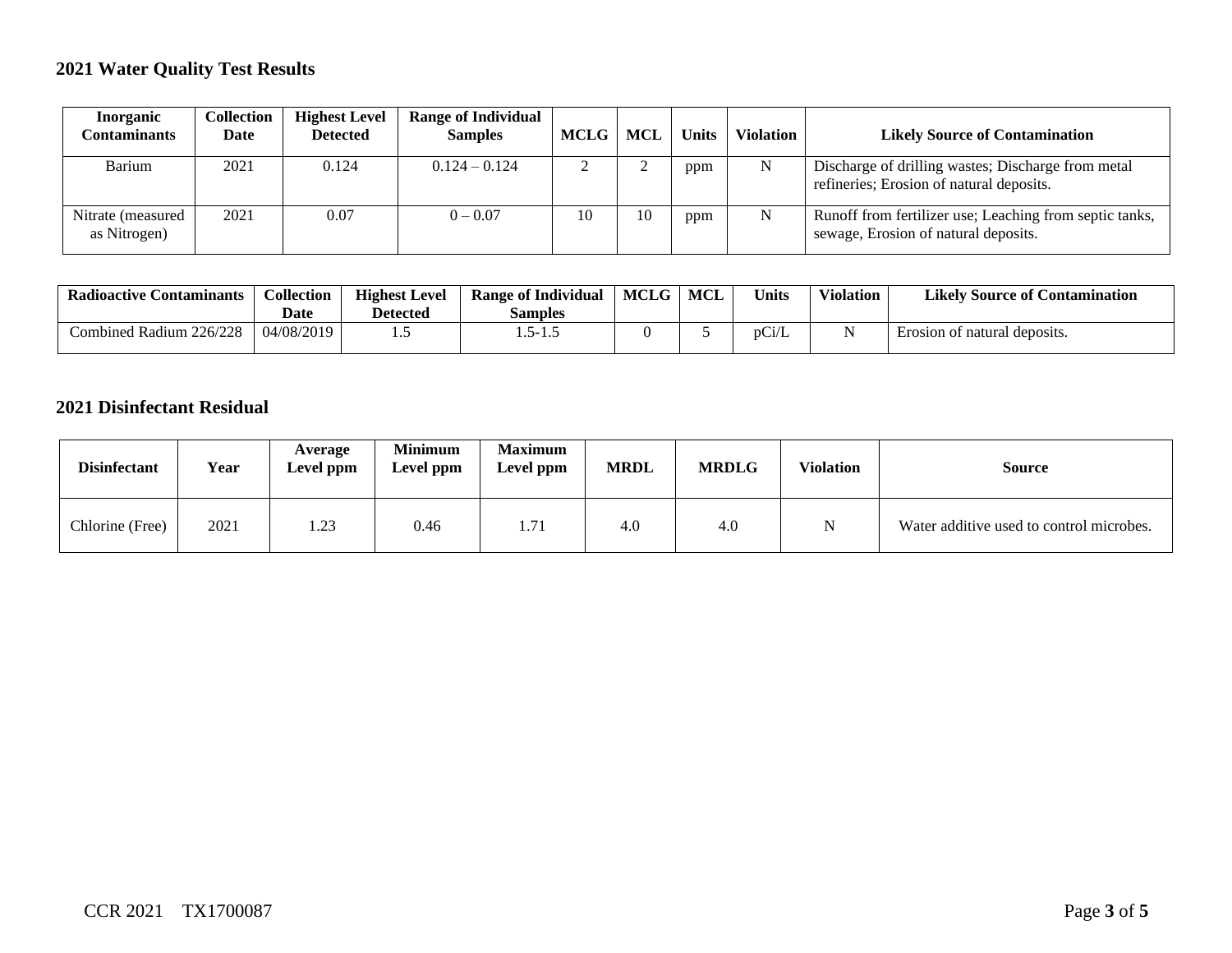## **Violations**

|                                                                                                                                                                                                     | Consumer Confidence Rule |                      |                                                                                                                                                                                                               |  |  |  |  |
|-----------------------------------------------------------------------------------------------------------------------------------------------------------------------------------------------------|--------------------------|----------------------|---------------------------------------------------------------------------------------------------------------------------------------------------------------------------------------------------------------|--|--|--|--|
| The Consumer Confidence Rule requires community water systems to prepare and provide to their customers annual consumer confidence reports on the quality of the water<br>delivered by the systems. |                          |                      |                                                                                                                                                                                                               |  |  |  |  |
| <b>Violation Type</b>                                                                                                                                                                               | <b>Violation Began</b>   | <b>Violation End</b> | <b>Violation Explanation</b>                                                                                                                                                                                  |  |  |  |  |
| <b>CCR Report</b>                                                                                                                                                                                   | 07/01/2020               | 05/12/2021           | We failed to submit a paper copy of the 2019 Consumer Confidence Report along with the submitted TCEQ<br>Certificate of Delivery to the Texas Commission on Environmental Quality by the report due deadline. |  |  |  |  |

| E. coli                                                                                                                                                                                                                                                                                                                                                                               |                    |                         |                                                                                                                                                                                                                                                                      |  |  |  |  |
|---------------------------------------------------------------------------------------------------------------------------------------------------------------------------------------------------------------------------------------------------------------------------------------------------------------------------------------------------------------------------------------|--------------------|-------------------------|----------------------------------------------------------------------------------------------------------------------------------------------------------------------------------------------------------------------------------------------------------------------|--|--|--|--|
| Fecal coliforms and E. coli are bacteria whose presence indicates that the water may be contaminated with human or animal wastes. Microbes in these wastes can cause short-<br>term effects, such as diarrhea, cramps, nausea, headaches, or other symptoms. They may pose a special health risk for infants, young children, and people with severely<br>compromised immune systems. |                    |                         |                                                                                                                                                                                                                                                                      |  |  |  |  |
| <b>Violation Type</b>                                                                                                                                                                                                                                                                                                                                                                 | Violation<br>Began | <b>Violation</b><br>End | <b>Violation Explanation</b>                                                                                                                                                                                                                                         |  |  |  |  |
| <b>MONITOR GWR</b><br>TRIGGERED/ADDITIONAL.<br><b>MINOR</b>                                                                                                                                                                                                                                                                                                                           | 06/18/2021         | 2021                    | We failed to collect all the required follow-up samples within 24 hours of learning of the total coliform<br>positive sample. These needed to be tested for fecal indicators from all sources that were being used at<br>the time the positive sample was collected. |  |  |  |  |

| <b>Lead and Copper Rule</b>                                                                                                                                                                                                                                      |                        |                      |                                                                                                                                                                                                          |  |  |  |  |
|------------------------------------------------------------------------------------------------------------------------------------------------------------------------------------------------------------------------------------------------------------------|------------------------|----------------------|----------------------------------------------------------------------------------------------------------------------------------------------------------------------------------------------------------|--|--|--|--|
| The Lead and Copper Rule protects public health by minimizing lead and copper levels in drinking water, primarily by reducing water corrosivity. Lead and Copper enter<br>drinking water mainly from corrosion of lead and copper containing plumbing materials. |                        |                      |                                                                                                                                                                                                          |  |  |  |  |
| <b>Violation Type</b>                                                                                                                                                                                                                                            | <b>Violation Began</b> | <b>Violation End</b> | <b>Violation Explanation</b>                                                                                                                                                                             |  |  |  |  |
| <b>LEAD CONSUMER NOTICE</b><br>(LCR)                                                                                                                                                                                                                             | 12/30/2021             | 02/15/2022           | We failed to provide the results of lead tap water monitoring to the consumers at the location water<br>was tested. These were supposed to be provided no later than 30 days after learning the results. |  |  |  |  |